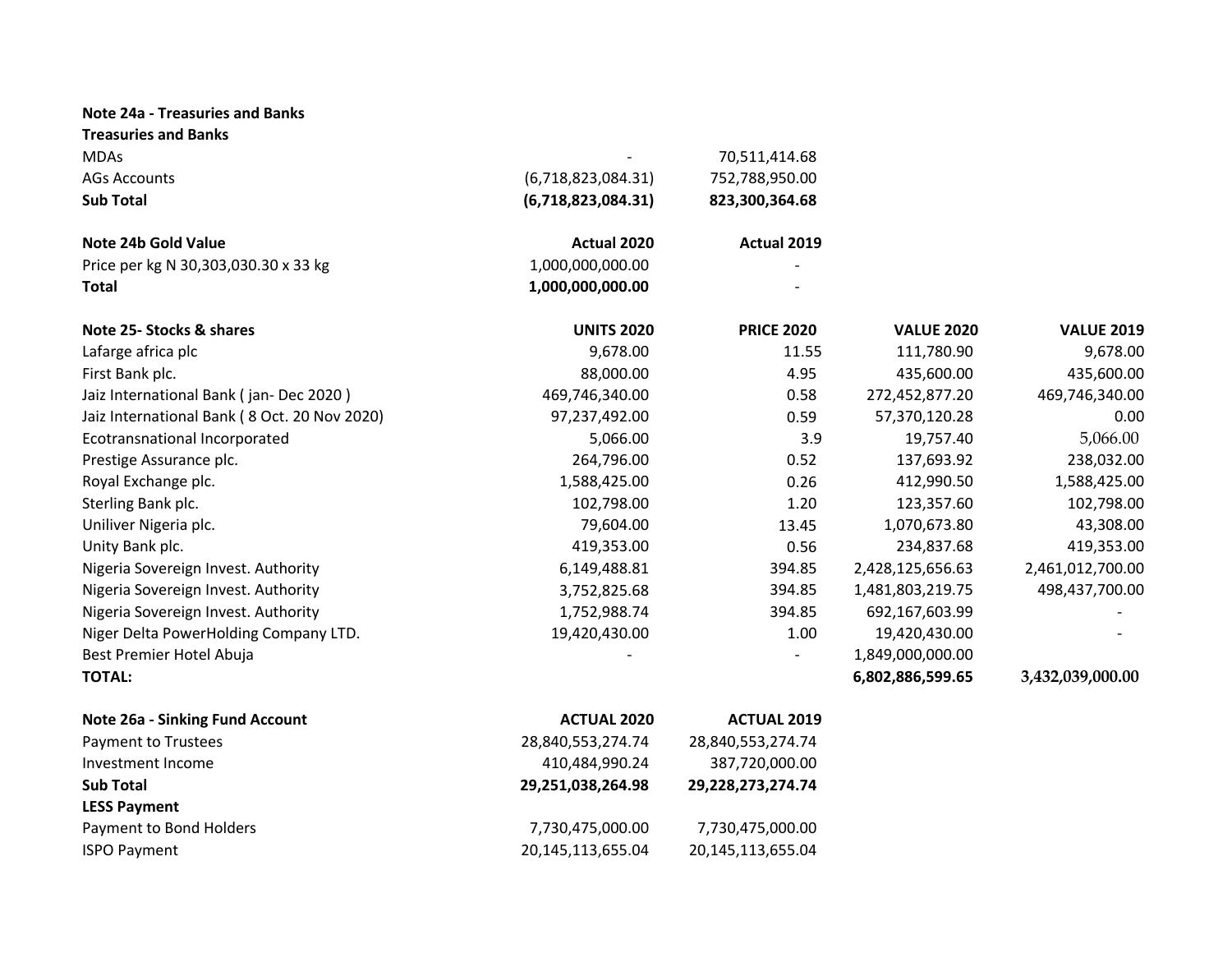| Closing Balance as at 31/12/2020 | 1,249,764,609.94  | 1,226,999,619.70  |
|----------------------------------|-------------------|-------------------|
| <b>Sub Total</b>                 | 28,001,273,655.04 | 28,001,273,655.04 |
| Other Charges & Expenses         | 16,789,000.00     | 16,789,000.00     |
| <b>Management Fees</b>           | 42,746,000.00     | 42,746,000.00     |
| Trustees Fees                    | 66,150,000.00     | 66,150,000.00     |

## **Note 26b**

Conversion of Commercial bank Laon of N18,434,524,705. **11,306,755,772.57** -(i.e N 7,127,768,932.94 State ; N 11,306,755,772.56, 14 L/G) to FGN bond 2015. The state Government is yet to start it own deduction from local government account

| <b>Notes 26c Liability Over Asset</b> | <b>ACTUAL 2020</b> | <b>ACTUAL 2019</b>           |
|---------------------------------------|--------------------|------------------------------|
| <b>Opening Balance</b>                | 85,757,169,903.98  | 82,717,774,818.80            |
| <b>External Loans Oustanding</b>      | 12,192,172,577.53  |                              |
| Internal Loans Oustanding             | 22,363,963,964.58  |                              |
| Internal Loans - Bonds Oustanding     | 1,695,921,421.11   |                              |
| <b>Retention Oustanding</b>           | 208,995,103.27     | $\qquad \qquad \blacksquare$ |
| <b>Outstanding Gratuities</b>         | 1,234,911,496.43   |                              |
| <b>Total</b>                          | 123,453,134,466.90 | 82,717,774,818.80            |

| Note 27 - External Loans Outstanding | <b>ACTUAL 2020</b> | <b>ACTUAL 2019</b> |
|--------------------------------------|--------------------|--------------------|
| 01-01-20                             | 11,708,867,645.87  | 11,984,993,537.79  |
| <b>Add Draw Down</b>                 | 856,934,945.36     |                    |
| <b>Less Repayment</b>                | (373, 630, 013.70) | (276, 125, 891.92) |
| As at 31/12/2020                     | 12,192,172,577.53  | 11,708,867,645.87  |
| Note 28- Internal Loans Outstanding  | <b>ACTUAL 2020</b> | <b>ACTUAL 2019</b> |
| $01 - 01 - 20$                       |                    | 37,832,252,992.17  |
| <b>Add Draw Down</b>                 |                    |                    |
| Zenith Bank(counter part)            | 2,382,856,081.69   | 1,500,000,000.00   |
| Fidelity Bank (counter part)         | 1,674,074,504.89   | 450,000,000.00     |
| Sky Bank (Salary Bailout)            | 8,961,068,053.35   | 1,519,884,078.86   |
| <b>UBA Contract Finance Facility</b> | 27,621,256,504.63  | 8,566,166,374.65   |
| Concessionary Loan                   | 9,030,120,501.78   |                    |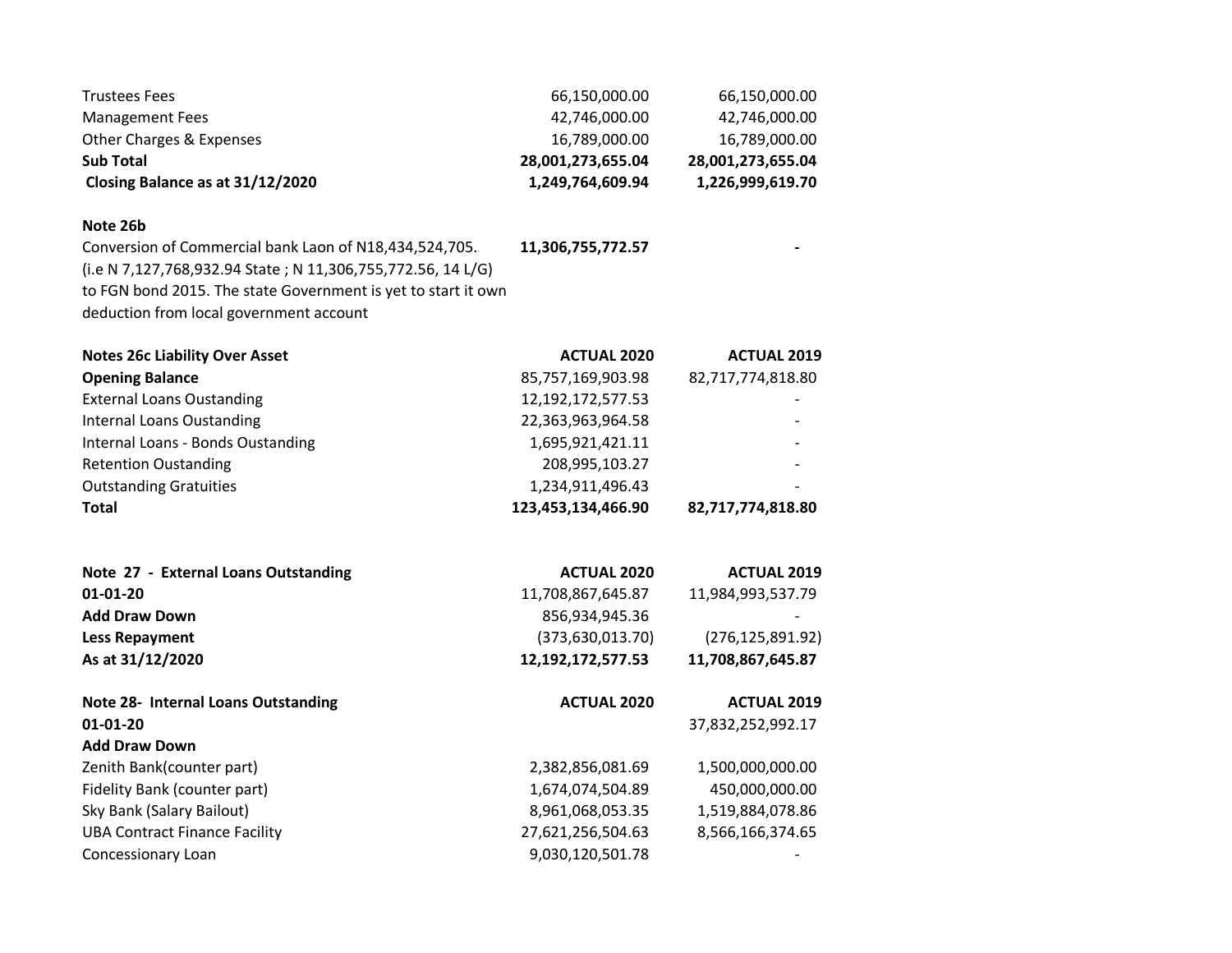| 17,010,176,145.41 |                       |
|-------------------|-----------------------|
| 17,510,329,634.58 |                       |
| 84,189,881,426.33 | 12,036,050,453.51     |
| 84,189,881,426.33 | 49,868,303,445.68     |
|                   |                       |
|                   | (2,161,604,525.16)    |
|                   | (1,489,898,082.47)    |
|                   | (467, 025, 684.92)    |
|                   | (2,915,460,090.38)    |
|                   | (682, 943, 307.99)    |
|                   | (529, 633, 308.28)    |
|                   | (8, 246, 564, 999.20) |
|                   | 18,123,827,038.23     |
|                   | 2,653,972,768.02      |
|                   | 17,374,040,888.45     |
|                   | 17,539,993,592.90     |
|                   | 8,261,892,902.35      |
|                   | 63,953,727,189.95     |
|                   |                       |

| Note 29 - Internal Loans - Bonds            | <b>ACTUAL 2020</b> | <b>ACTUAL 2019</b> |
|---------------------------------------------|--------------------|--------------------|
| $01 - 01 - 20$                              | 3,443,715,555.31   | 4,473,053,953.34   |
| Add Draw Down                               |                    |                    |
| Less Repayment                              | (1,747,794,134.20) | (1,029,338,398.03) |
| As at 31/12/2020                            | 1,695,921,421.11   | 3,443,715,555.31   |
| <b>Note 30 - Retention Money Oustanding</b> |                    |                    |
| B/F 01-01-2019                              | 17,552,957.77      | 10,613,334.06      |
| Retention 2020                              | 292,860,980.54     | 65,041,370.42      |
| Less amount Paid in 2020                    | (101, 418, 835.04) | (58, 101, 746.71)  |
| As at 31/12/2020                            | 208,995,103.27     | 17,552,957.77      |
| <b>Note 30a Oustanding Social Benefits</b>  | <b>ACTUAL 2020</b> | <b>ACTUAL 2019</b> |
| Gratuity                                    | 941,767,960.22     |                    |
| Pension                                     |                    |                    |